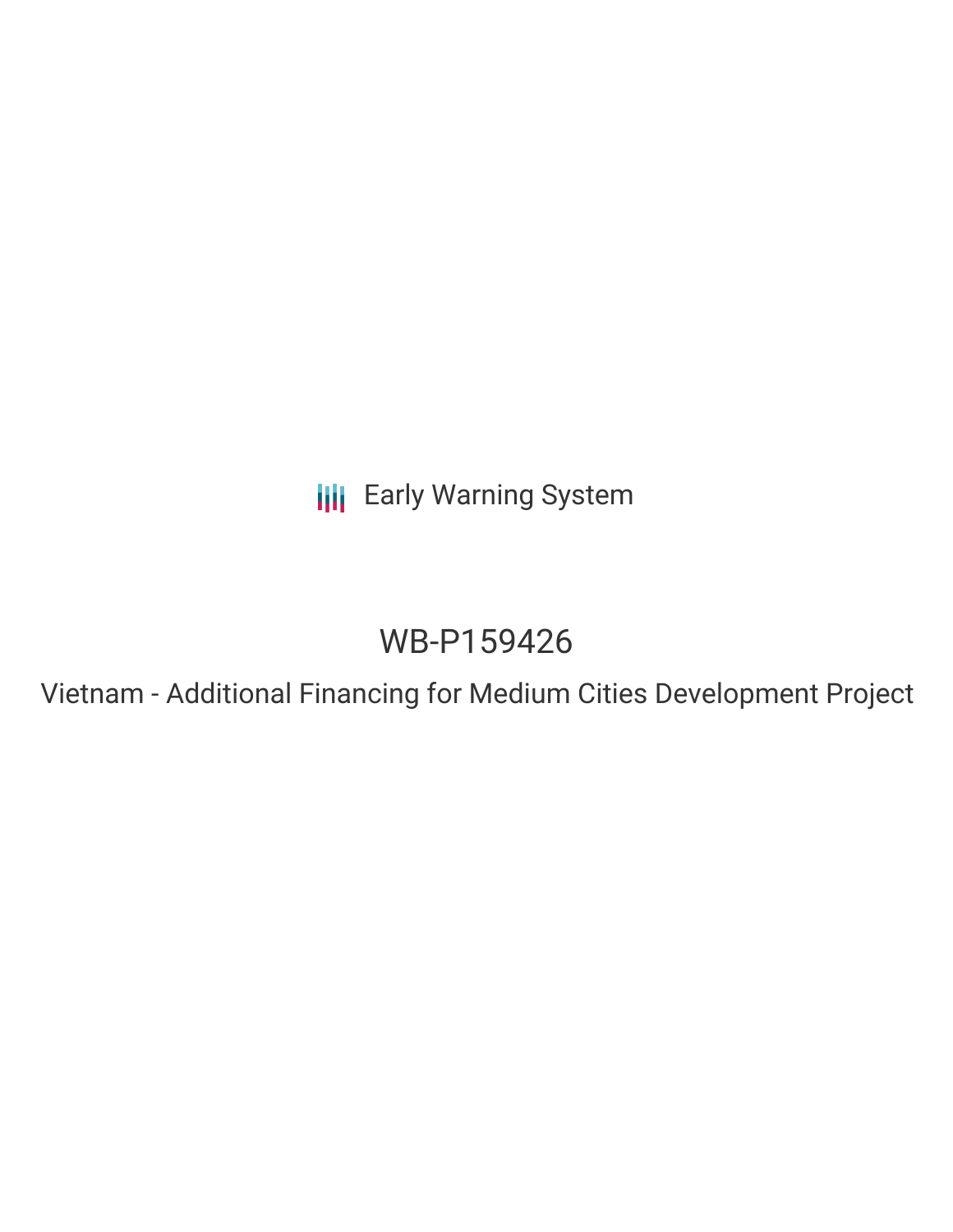

## **Quick Facts**

| <b>Countries</b>               | <b>Vietnam</b>                                       |
|--------------------------------|------------------------------------------------------|
| <b>Specific Location</b>       | Lao Cai, Phu Ly, and Vinh City                       |
| <b>Financial Institutions</b>  | World Bank (WB)                                      |
| <b>Status</b>                  | Active                                               |
| <b>Bank Risk Rating</b>        | А                                                    |
| <b>Voting Date</b>             | 2017-06-09                                           |
| <b>Borrower</b>                | Socialist Republic of Vietnam, State Bank of Vietnam |
| <b>Sectors</b>                 | Transport, Water and Sanitation                      |
| <b>Investment Amount (USD)</b> | \$53.00 million                                      |
| <b>Project Cost (USD)</b>      | $$68.06$ million                                     |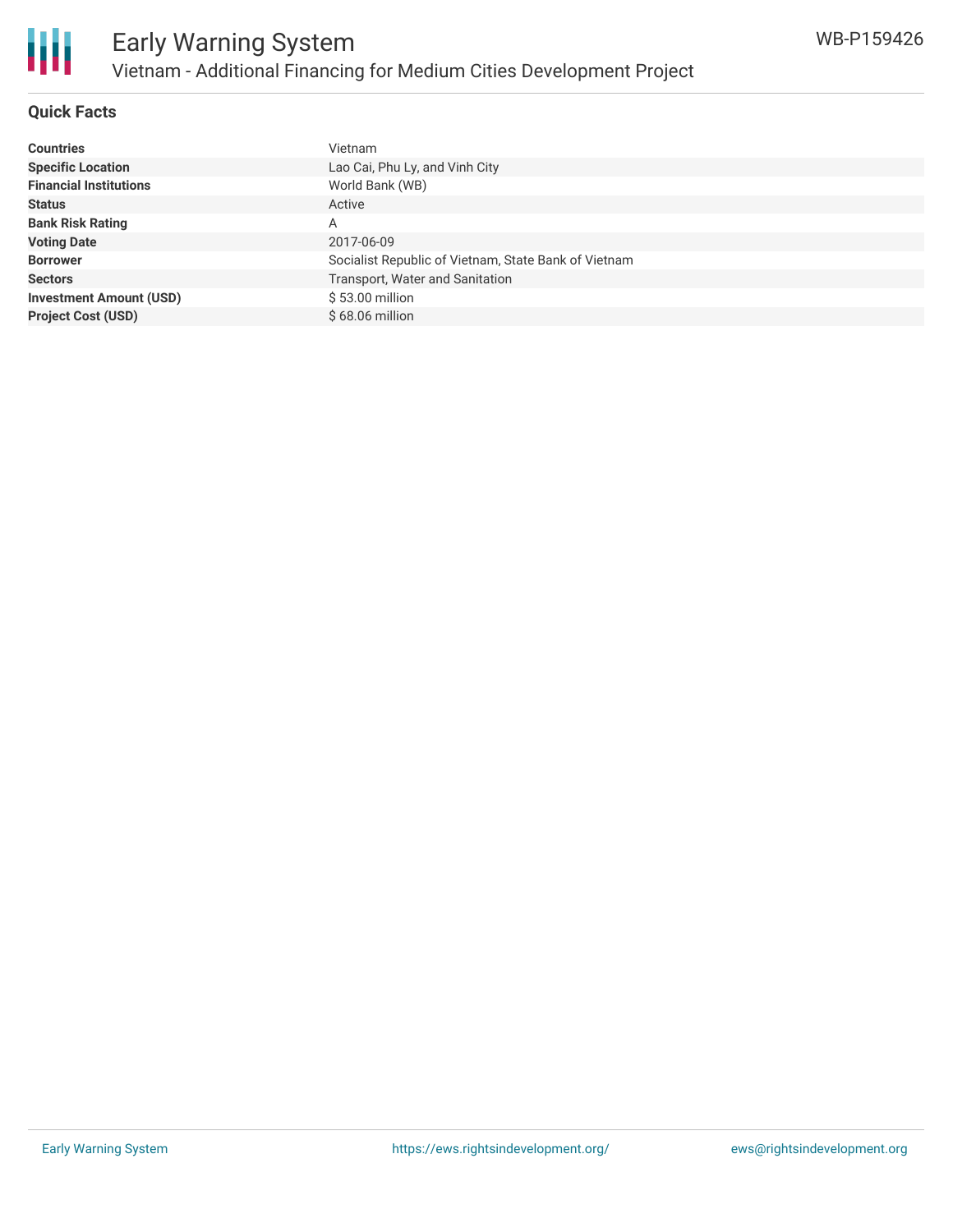

#### **Project Description**

According to WB website, the development objective of the Medium Cities Development Project for Vietnam is to increase access to improved urban infrastructure services in Lao Cai City, Phu Ly City, and Vinh City in a sustainable and efficient manner. The proposed Additional Financing (AF) will:

1. Close a financing gap caused by the appreciation of the US Dollar (USD) against the Special Drawing Rights (SDR) 2. Enable scaling-up of activities in two of the three project cities

Concurrently, it is proposed a first level restructuring, which includes modifications of the Project Development Objectives (PDO) and Results Framework (RF) of MCDP as set forth in Section III below and to extend the closing date of the original IDA credit to June 30, 2018 and the closing date of MCDP to December 31, 2020.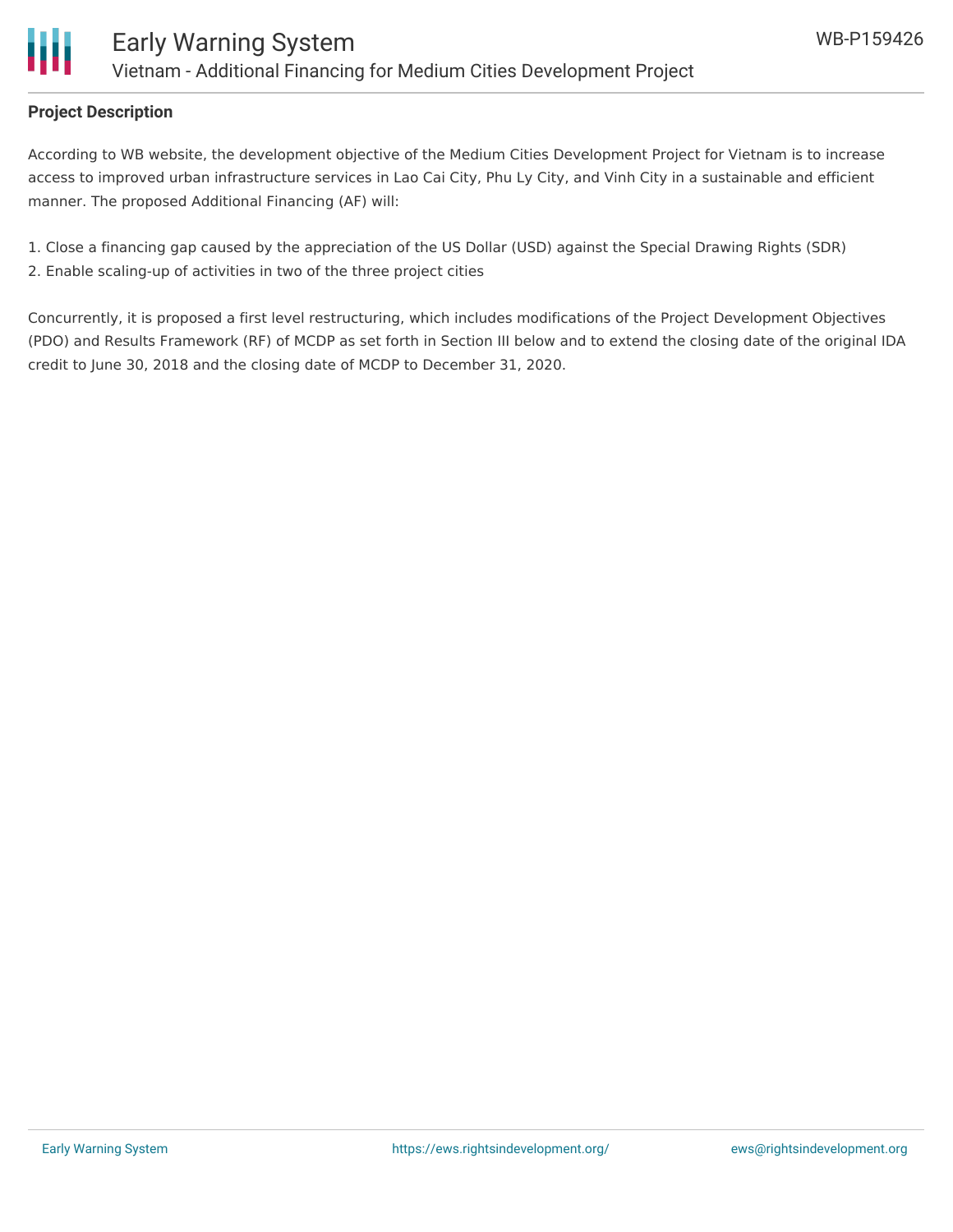

## **Investment Description**

World Bank (WB)

This Project Paper seeks the approval of the Executive Directors to provide an additional IDA Scale-Up Facility (SUF) credit in an amount of USD 40 million and an additional credit of USD 13 million to the Socialist Republic of Vietnam for the Medium Cities Development Project (MCDP).

BORROWER/RECIPIENT 15.06 International Bank for Reconstruction and Development 40.00 International Development Association (IDA) 13.00

Total Project Cost 68.06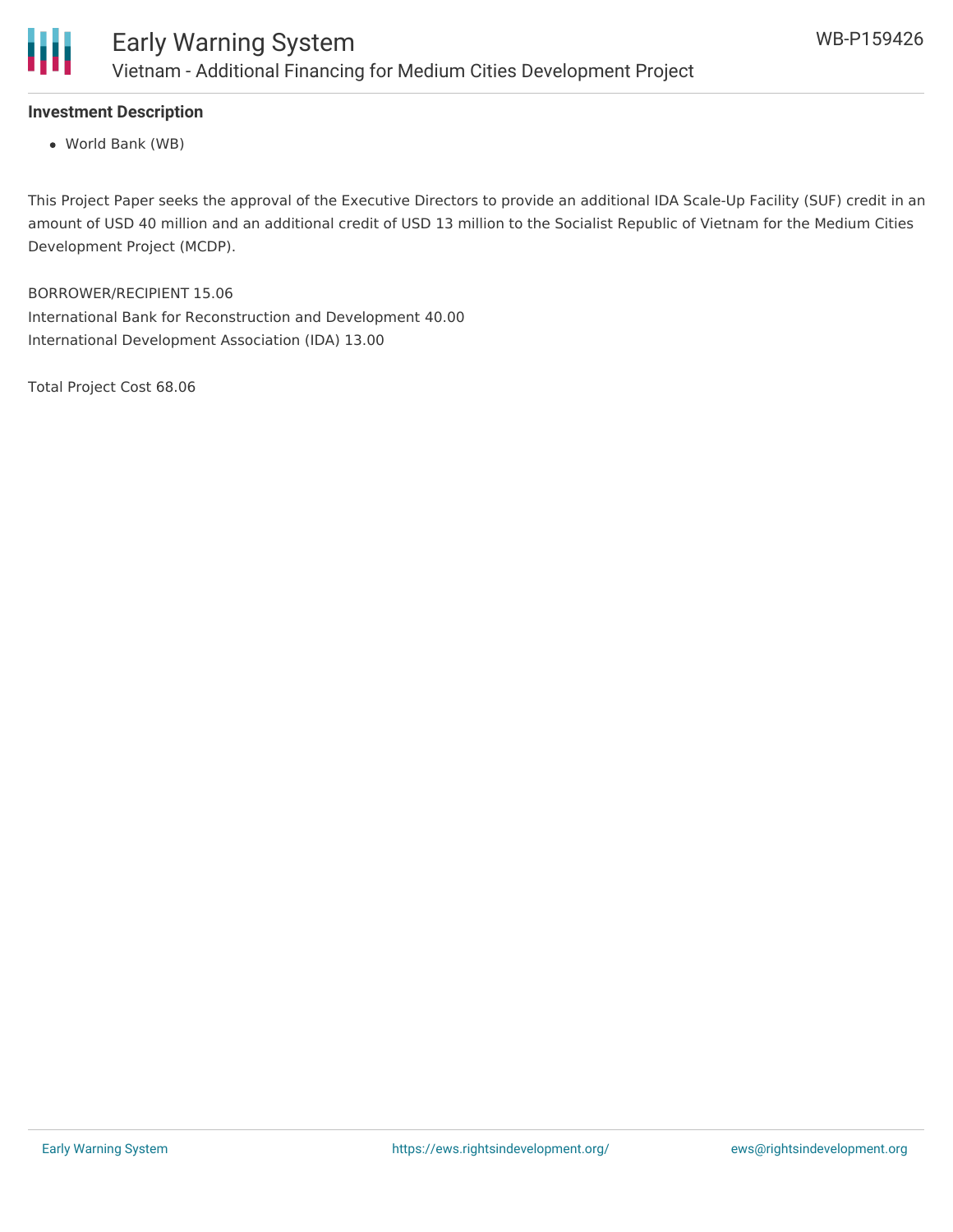

#### **Contact Information**

Team Leader: Huyen Thi Phuong Phan Senior Urban Development Specialist, World Bank

Borrower/Client/Recipient: State Bank of Vietnam Contact: Mr. Le Minh Hung, Governor Email Address: tuan.trananh@sbv.gov.vn

Implementing Agencies:

Project Management Unit (PMU) in Lao Cai Contact: Mr. Nguyen Quang Binh Director of Lao Cai, ODA PMU Emai Addressl: dawblc@gmail.com

Project Management Unit (PMU) in Phu Ly Contact: Mr. Nguyen Van Hoc Director of Phu Ly PMU Email Address: banodaphuly.wb@gmail.com

Project Management Unit (PMU) in Vinh Contact: Mr. Nguyen Trung Dung Vinh PMU Director Email Address: pmuvinh.wb@gmail.com

ACCOUNTABILITY MECHANISM OF WORLD BANK

The World Bank Inspection Panel is the independent complaint mechanism and fact-finding body for people who believe they are likely to be, or have been, adversely affected by a World Bank-financed project. If you submit a complaint to the Inspection Panel, they may investigate to assess whether the World Bank is following its own policies and procedures for preventing harm to people or the environment. You can contact the Inspection Panel or submit a complaint by emailing ipanel@worldbank.org. You can learn more about the Inspection Panel and how to file a complaint at: http://ewebapps.worldbank.org/apps/ip/Pages/Home.aspx.